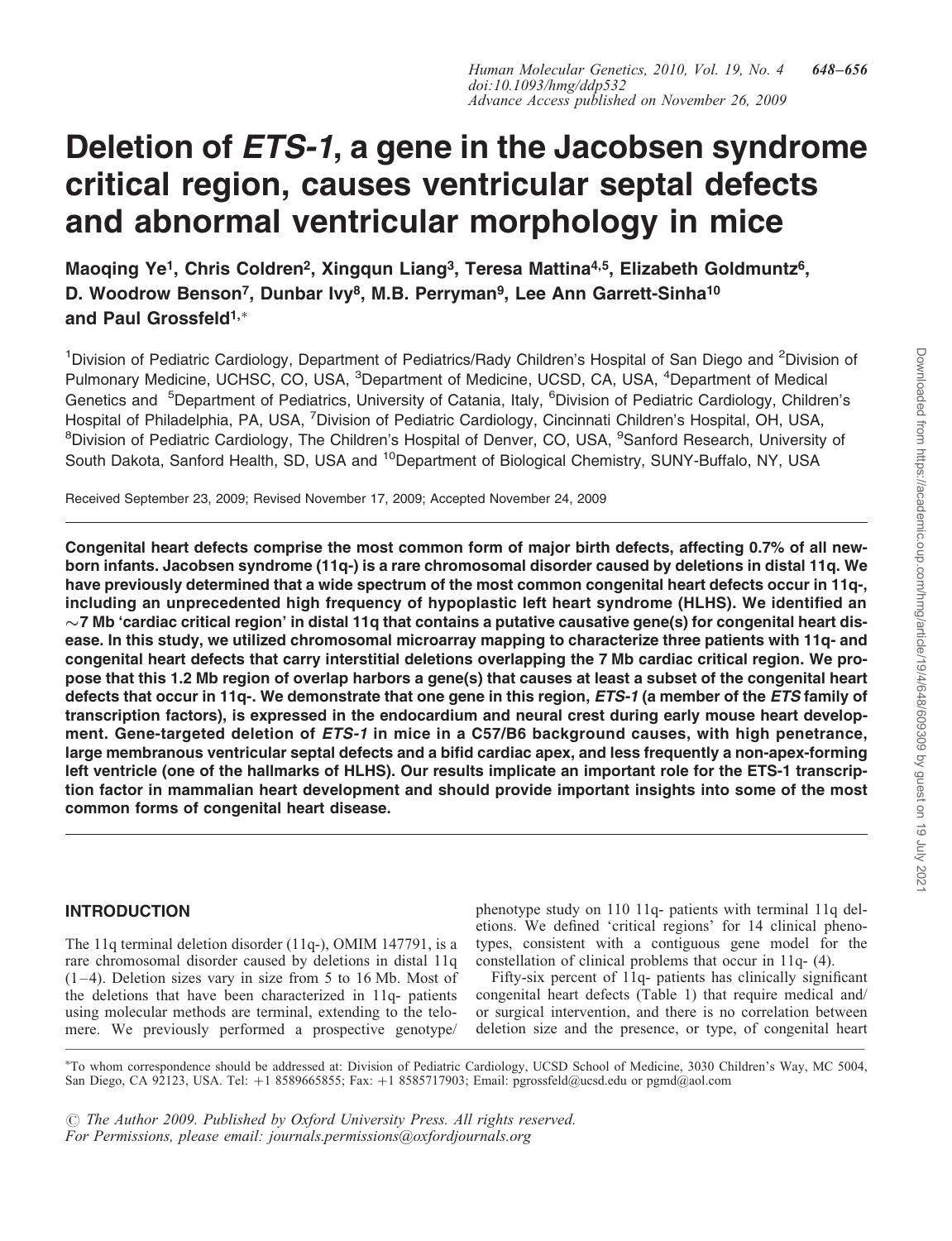Table 1. Congenital heart defects in 11q-

| Flow defects                                                                                                                                                                                         | Miscellaneous defects                                                                                                                                                                                                                                                                                                                                                                                 |
|------------------------------------------------------------------------------------------------------------------------------------------------------------------------------------------------------|-------------------------------------------------------------------------------------------------------------------------------------------------------------------------------------------------------------------------------------------------------------------------------------------------------------------------------------------------------------------------------------------------------|
| Hypoplastic left heart syndrome<br>Shone's complex<br>Coarctation of the aorta<br>Bicuspid aortic valve<br>Aortic valve stenosis<br>Mitral valve stenosis<br>Membranous ventricular septal<br>defect | Secundum atrial septal defects<br>Double outlet right ventricle<br>Aberrant right subclavian artery<br>Complete atrioventricular canal defect<br>D-transposition of the great arteries<br>Dextrocardia<br>Left-sided superior vena cava<br>Tricuspid atresia<br>Type B interruption of the aortic arch<br>Truncus arteriosus<br>Pulmonary valve atresia<br>Total anomalous pulmonary venous<br>return |

We demonstrate that deletion of *ETS-1* in mice recapitulates some of the most common congenital heart defects in 11q-, including membranous ventricular septal defects and impaired ventricular development. The results of these studies implicate a critical role for ETS-1 during mammalian heart development and in the pathogenesis of some forms of human congenital heart disease.

## RESULTS

## Deletion mapping and refinement of the cardiac critical region

Initial karyotype analysis identified the presence of deletions in distal 11q in over 150 previously identified patients that were subsequently selected to undergo higher resolution mapping by either FISH (4) or chromosomal microarray mapping (CMM). One patient (JS22) with HLHS had the smallest terminal deletion of any of the patients from our original cohort of 110 patients ( $\sim$ 7 Mb), originally mapped by FISH. Three patients with congenital heart defects had interstitial deletions in distal 11q, originally detected by the karyotype analysis: double outlet right ventricle (JS2), HLHS (JS4) and an atrial septal defect (JS14). The results of the CMM mapping are shown in Figure 1 and Table 2. The smallest terminal deletion was 7 Mb. The patients with interstitial deletions overlapped the 7 Mb terminal region by 3.2 Mb  $(JS2)$ , 1.2 Mb  $(\overline{JS4})$  and 0.8 Mb  $(JS22)$ . Consequently, the refined HLHS critical region is 1.2 Mb. As shown in Figure 1, this region contains only six annotated genes: ETS-1, FLI-1, KCNJ1, KCNJ5, P53AIP1 and RICS. Five of these genes (ETS-1, FLI-1, KCNJ-1, KCNJ5 and RICS) have been deleted in the mouse and, in addition to ETS-1, none of them are reported to have structural heart defects (9,20–24). We also performed mutation analysis by direct DNA sequencing of the P53AIP1 gene in 200 patients with isolated HLHS, and no disease-causing DNA sequence changes were identified (data not shown), suggesting that the mutations in  $p53AIP1$  do not cause congenital heart defects (an analysis for microdeletions spanning p53AIP1 was not performed). The smallest region of overlap for any kind of congenital heart defect contains only two of these genes, ETS-1 and FLI-1. Initially, we analyzed FLI-1 mutant mice, including ED10.5–12.5 hearts from a FLI-1 null mutant strain and neonatal hearts from a hypophorphic FLI-1 mutant strain, both in a C57/B6 pure background (kindly provided by Dr Dennis Watson, MUSC). No structural heart defects were detected (data not shown). Because of the absence of heart defects in FLI-1 mutant mice, combined with the known roles of ETS-1 in cardiovascular development, we propose ETS-1 as a candidate gene for causing at least a subset of the heart defects in 11q-.

#### Expression of ETS-1 during murine heart development

To determine the pattern of expression of ETS-1 in the developing mouse heart, in situ hybridization was performed in combination with immunohistochemistry and immunofluorescence using a PECAM (CD31, an endothelial marker) antibody, and analysis of Wnt1-Cre; ROSA26 LacZ mice (a neural crest cell indicator strain). As shown in Figure 2A–J,

defect. Of the 56% of patients with congenital heart disease, two-thirds have cardiac flow defects, which are defined specifically as ventricular septal defects  $(\sim 40\% \text{ of } 11q$ patients with congenital heart disease) and left-sided obstructive lesions, all of which are caused by decreased blood flow through the heart during development. Remarkably, we found that hypoplastic left heart syndrome (HLHS), the most severe cardiac flow defect, occurs in  $\sim$  5–10% of all 11q- patients, higher than for any other known chromosomal disorder. In addition to cardiac flow defects, defects affecting most of the other structures of the heart also occur in 11q- patients. Hence, understanding the genetic basis of the congenital heart defects in 11q- could provide insight into the pathogenesis of many of the most common and severe forms of congenital heart disease.

In this study, we refine the cardiac critical region in distal 11q based on a region of overlap between patients with terminal and, more recently identified, interstitial deletions in distal 11q. The smallest region of overlap for HLHS is 1.2 Mb and contains only six annotated genes. We identify one gene in this region, ETS-1, as a candidate gene for causing congenital heart defects in 11q-.

ETS-1 is a member of the ETS family of transcription factors. This family of transcription factors, including ETS-1, has important roles in a wide range of biological functions, including the regulation of cellular growth and differentiation as well as in organ development, hematopoeisis  $(5-7)$ , lymphocyte development (8–14), vascular development and angiogenesis (15), and in the regulation of vascular inflammation and remodeling (16). Although neonatal lethality, of an unknown etiology, has been described (9), none of these studies included comprehensive cardiac phenotyping to determine whether the loss of ETS-1 causes structural heart defects.

Recent studies have implicated an important role for ETS-1 in heart development in non-mammalian species, including chordates, fruitflies and chicks (17–19). For example, Davidson *et al.* (17) have demonstrated that the inhibition of the ortholog of ETS-1 in the chordate Ciona intestinalis is essential for heart development, and that the ectopic expression in a skeletal muscle progenitor cell gives rise to an ectopically located beating cardiac chamber.

The role of ETS-1 in mammalian heart development, and in the causation of human congenital heart defects, is unknown.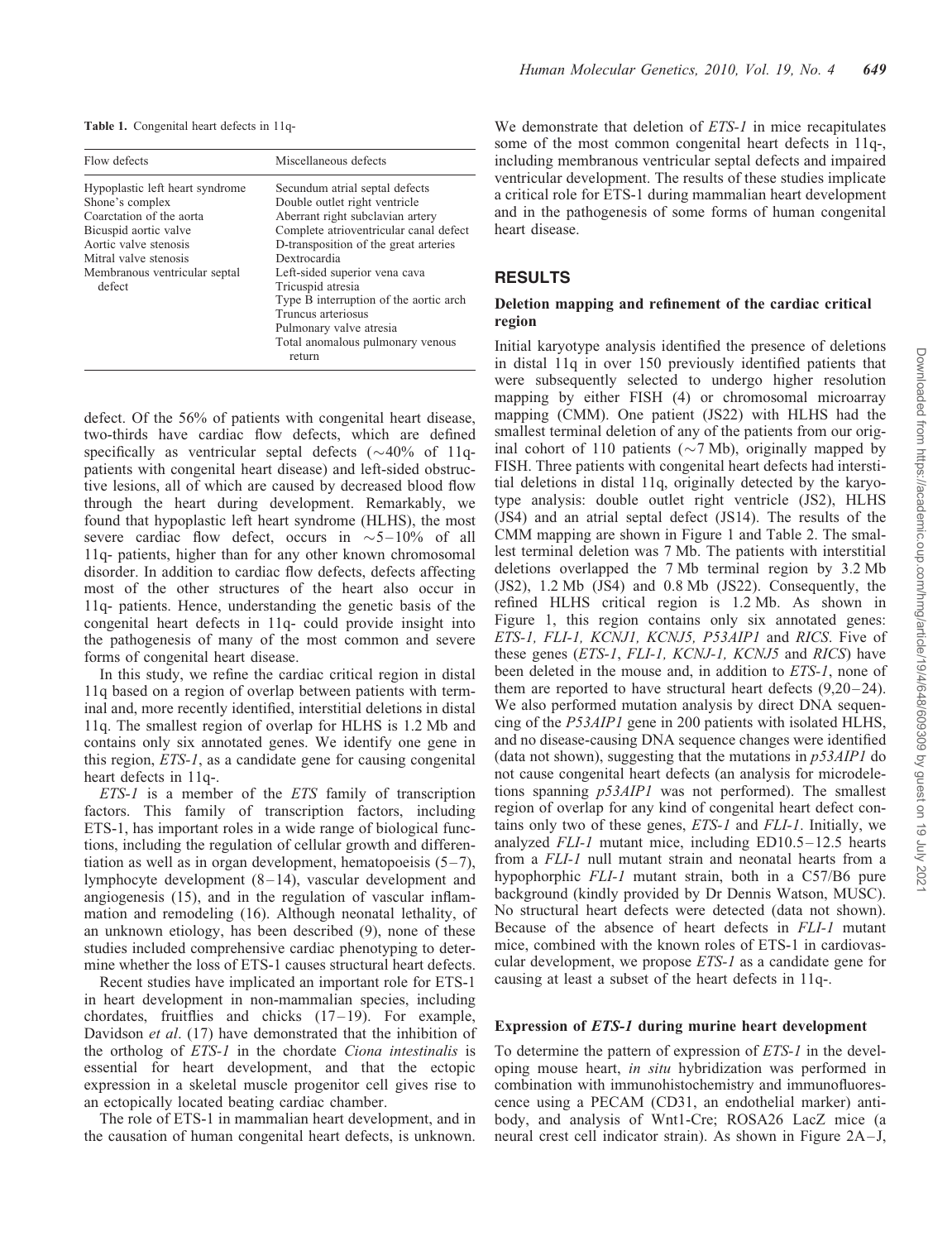

**Figure 1.** Refined critical region in distal 11q. The new region is defined by the region of overlap between the previously defined  $\sim$ 7 Mb terminal deletion (JS22), and that of the three patients with congenital heart defects with interstitial deletions in distal 11q.

Table 2. Breakpoints of patients with 11q deletions

| Subject                                                | Last diploid                                     | First haploid                                    | Last haploid                                    | First diploid                       |
|--------------------------------------------------------|--------------------------------------------------|--------------------------------------------------|-------------------------------------------------|-------------------------------------|
| $JS02-DORV$<br>$JS04-HLHSa$<br>$JS14-ASD$<br>JS22-HLHS | 121842621<br>121366328<br>120436015<br>127408912 | 121867740<br>121399235<br>120476074<br>127437820 | 130562600<br>128523204<br>128147958<br>Terminal | 130569534<br>128559769<br>128186180 |

<sup>a</sup>This patient was found to have a small second interstitial deletion centromeric to the original cardiac critical region (breakpoints from 119 110 690 to 119 996 189).

ETS-1 expression is first detected in the endothelial tissue lining the primitive heart tube in ED8 embryos, and is localized to the endocardium of the atrium and ventricle in ED8.75 hearts. The expression of ETS-1 in the endothelium was confirmed by comparison to that of PECAM.

As shown in Figure 3A, ETS-1 is expressed robustly throughout the vascular endothelium by ED9.5, consistent with the results published by Maroulakous et al. (25). ETS-1 expression was also detected in the endothelium of the atrium, atrioventricular canal, ventricles and outflow tract (Fig. 3B–F). In addition, ETS-1 expression was detected in the neural crest by comparing the expression pattern to Wnt1-Cre; ROSA26 LacZ mice (26) (Fig. 3G–I). By ED13.5, ETS-1 expression was detected in the region of the developing membranous septum (Fig. 4A) as well as in the endocardium lining the myocardial trabeculations (Fig. 4B and C).

#### Expression of ETS-1 in cultured neural crest cells derived from ED8.5 neural crest explanted tissue

To confirm expression of ETS-1 in neural crest cells, immunofluorescence studies were performed using ETS-1 and SOX-10 antibodies (as a marker for neural crest) on neural crest cells cultured from neural crest explants derived from ED8.5 embryos. As shown in Figure 3J–M, there was robust and specific expression of ETS-1 in the nucleus of ED8.5 neural crest cells, confirming the immunohistochemistry results.

#### Cardiac phenotyping of ETS-1-deleted mice

Histopathologic analysis was performed on a total of 48 ED15.5-17.5 mice derived from five litters. The results are shown in Table 3 and Figure 5. All nine homozygous *ETS-1* deletion mice had large membranous ventricular septal defects (Fig. 5D and F). Six of these had an abnormalappearing left ventricular morphology, characterized by a bifid cardiac apex, and two of these had a non-apex-forming left ventricle (Fig. 5F). The remainder of the cardiac anatomy, including the valves, aorta and venous structures was normal. One heterozygous mouse had a small ventricular septal defect. The hearts from all 16 wild-type embryos had normal structure. The number of homozygous ETS-1 null embryos that we identified is less than predicted for Mendelian inheritance, suggestive of embryonic lethality and the possibility of a more severe cardiac phenotype that we would not have identified. This is most likely due to the relatively small number of embryos that we analyzed, given that previous studies of ETS-1 knockout mice have not described embryonic lethality  $(8-14,16)$ .

## **DISCUSSION**

We have previously performed a comprehensive genotype/ phenotype analysis on 110 patients with 11q- (Jacobsen syndrome). We determined that many of the most common congenital heart defects that occur in the general population occur in 11q-. Fifty-six percent of 11q- patients had congenital heart disease, and there was no correlation between the size of deletion and the presence of, or type of, congenital heart defect. In that study, we defined a 7 Mb cardiac 'critical region' that contains a putative disease-causing gene(s) for congenital heart defects. This region contains over 40 annotated genes.

In the present study, we performed high resolution chromosomal micoarray mapping on three recently identified patients with the 11q- clinical phenotype, including congenital heart defects, that have interstitial deletions overlapping the previously defined 7 Mb cardiac critical region. Based on our human genetics data, previous functional studies and the absence of heart defects in FLI-1 mutant mice, we propose ETS-1 as a candidate gene for causing at least a subset of the congenital heart defects that occur in 11q-.

Recently, Tyson et al. (27) proposed a potential 1.57 Mb cardiac critical region in distal 11q that is telomeric to ETS-1 and FLI-1. This hypothesis was based on two patients with interstitial deletions in distal 11q that did not have congenital heart disease, but overlapped the interstitial deletion of a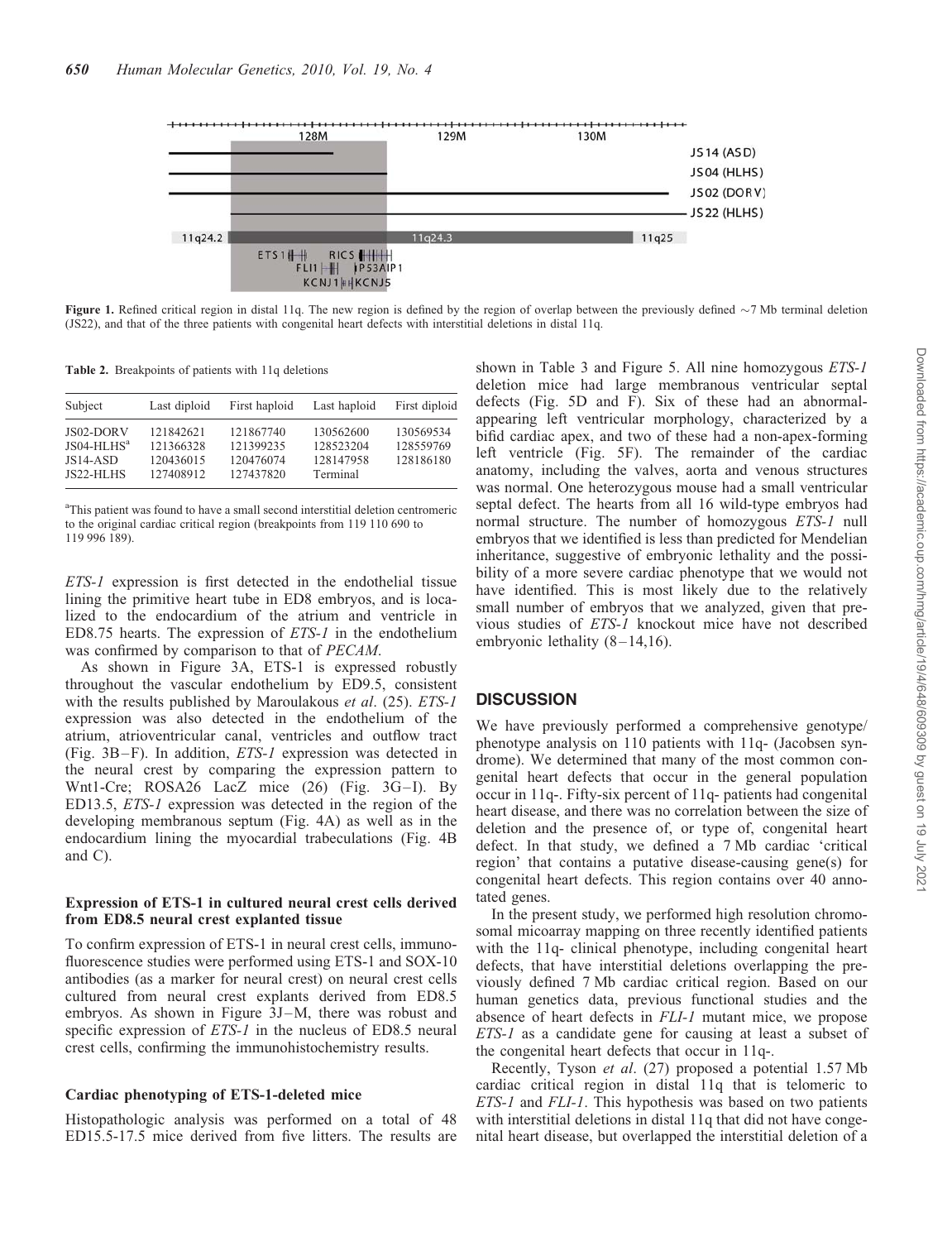

Figure 2. Early expression of ETS-1 in the developing mouse heart: ED8 in situ hybridization showing whole mount (A and B), coronal section and staining of endothelium using PECAM (CD31) antibody (C and D). ED8.75 in situ hybridization showing whole mount (E and F), coronal section (G), PECAM staining (H) and negative control for in situ using an ETS-1 sense probe (I and J). NF, neural fold; HT, heart tube; EC, endocardial cell; NT, neural tube; H, heart; BA1, first branchial arch; RA, right side of common atrium; LA, left side of common atrium; V, ventricle.

patient with double outlet right ventricle that we described previously (JS2) (28). Given the incomplete penetrance for congenital heart disease in 11q-, we propose that only deletions from patients with congenital heart defects should define the cardiac critical region, as we describe in the present study. In addition, Bernaciak et al. (29) recently described four patients with some features of 11q- that have the smallest 11q terminal deletion reported to date, 5 Mb. These deletions overlapped the critical region proposed by Tyson et al. None of these patients had congenital heart defects, consistent with our model for a more centromeric

location for the cardiac critical region. Our refined cardiac critical region also does not contain JAM-3, a gene proposed previously as a candidate gene for causing heart defects in 11q- (30). Consistent with this, we have recently demonstrated that JAM-C knockout mice do not have structural heart defects (31).

Phenotypic analysis of gene-targeted ETS-1 knockout mice demonstrated that deletion of ETS-1 in a pure C57/B6 background caused, with high penetrance, large membranous ventricular septal defects and frequently an abnormal-appearing ventricular morphology characterized by a bifid apex.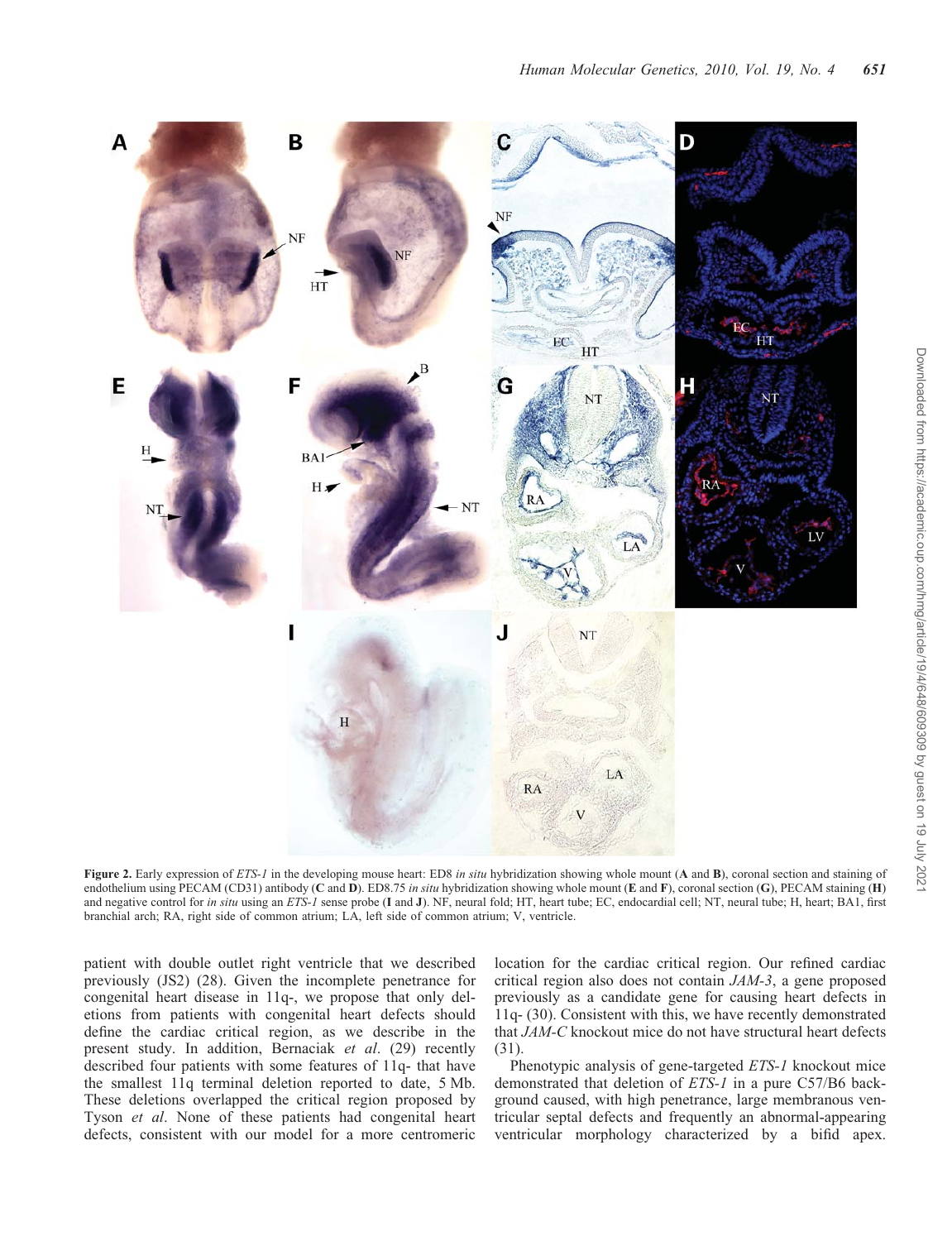

Figure 3. Expression of ETS-1 in the heart in ED9.5 embryos: in situ hybridizations are shown in (A) (whole mount), and in sections: (B) (anterior coronal section) and (C) (posterior coronal section). Immunohistochemistry indicating endothelial expression using a PECAM (CD31) antibody is shown in (D) (whole mount), and in sections: (E) (anterior coronal) and (F) (posterior coronal). LacZ staining of neural crest using a Wnt1-Cre; ROSA26 LacZ indicator strain is shown in (G) (whole mount), (H) (anterior coronal) and (I) (posterior coronal). Immunofluorescence studies on cultured neural crest cells derived from ED8.5 neural crest explanted tissue: ETS-1 antibody (J); Sox10 antibody (K), DAPI staining (L); Merge of ETS-1 and Sox10 (M); Merge of ETS-1, Sox10 and DAPI (N). RA, right side of common atrium; LA, left side of common atrium; AV, atrioventricular canal; RV, right side of common ventricle; LV, left side of common ventricle; OFT, outflow tract; NCC, neural crest cell; EC, endothelial cell.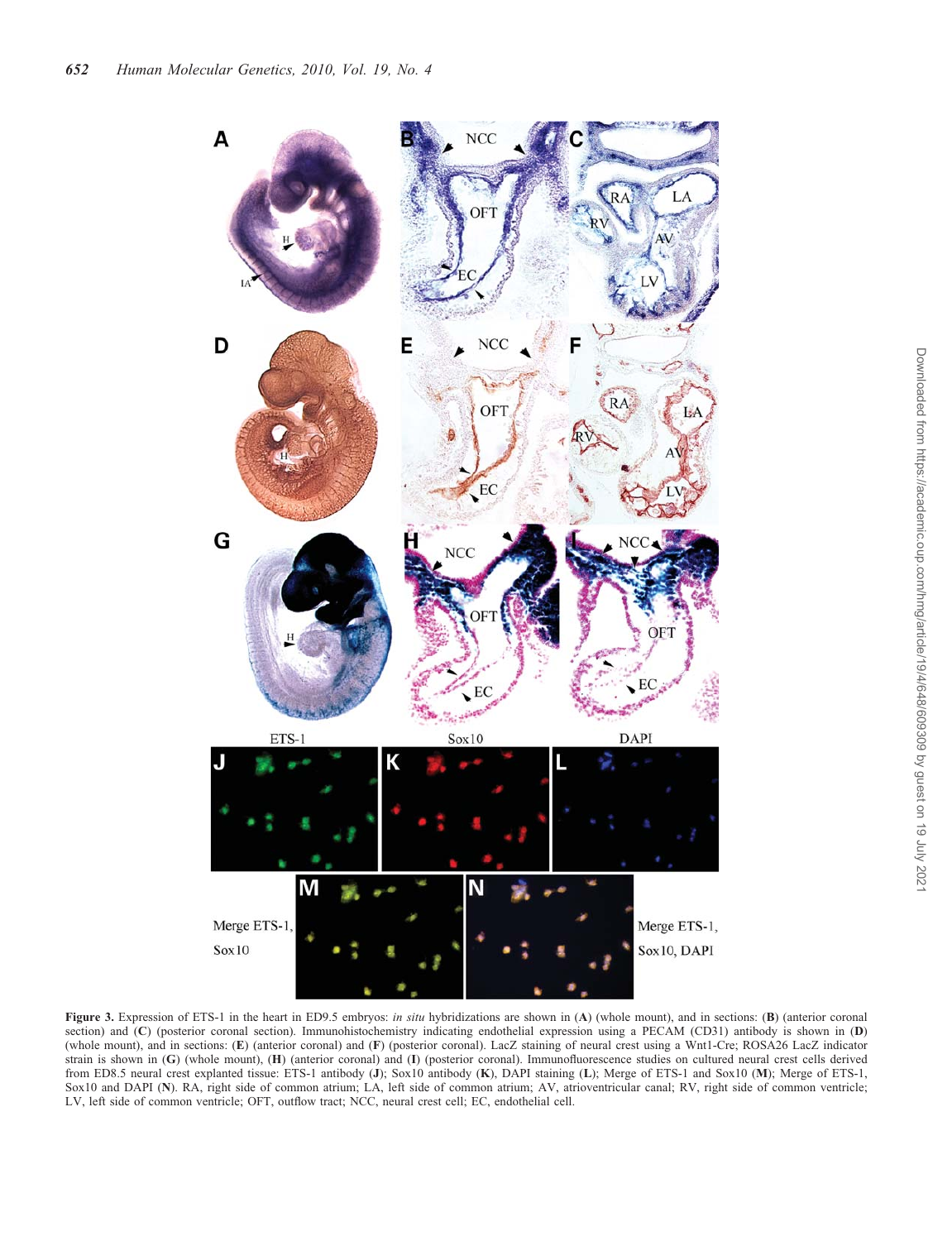

Figure 4. In situ hybridization showing expression of ETS-1 in the region of the developing membranous interventricular septum in an ED13.5 heart (A). Higher magnification of myocardial trabeculations from an ED13.5 heart showing expression of ETS-1 in the endocardium: in situ hybridization (B) and immunofluorescence using an antibody to PECAM (C). RA, right atrium; LA, left atrium; RV, right ventricle; LV, left ventricle; VS, interventricular septum. ETS-1 expression is also detected in the endocardium of the semilunar and atrioventricular valves by ED13.5 (data not shown).

Table 3. Cardiac phenotypes of ETS-1 mice

| Genotype                 | No. | VSD | Bifid apex | Non-apex LV |
|--------------------------|-----|-----|------------|-------------|
| $^{+/+}_{+/-}$           | 16  |     |            |             |
| $+/-$                    | 23  |     |            |             |
| $\overline{\phantom{a}}$ |     |     |            |             |

The appearance of a bifid apex in the ETS-1 null mice has been described previously as a normal transient finding during early murine and human heart development. However, persistence of a bifid apex through later stages of heart development is indicative of an arrest of normal ventricular development (32,33). In addition, a subset of the ETS-1 null mice (2/9) had a non-apex-forming left ventricle, one of the hallmarks of HLHS, although the other structures usually affected in HLHS were normal. Taken together, these results implicate a role for ETS-1 in ventricular development. The presence of a cardiac phenotype was dependent on the genetic background, paralleling what occurs in 11q- patients.

High *et al.* (34) have demonstrated that impaired differentiation of the neural crest during cardiac development in mice causes ventricular septal defects. Consistent with this model, our studies indicate that ETS-1 is expressed in the neural crest, and suggest that the loss of ETS-1 in the neural crest causes ventricular septal defects. In further support of a role for ETS-1 in the neural crest during development, we have observed hypopigmentation in the fur of ETS-1 heterozygotes (Supplementary Material, Fig. S1). This is similar to what has been described in mice carrying the *splotch* mutation of PAX-3, a gene that is essential for neural crest function during development (35).

The role of ETS-1 in the endocardium during heart development is unclear. Because ETS-1 expression was not detected in the myocardium, one possibility is that ETS-1 is required in the endocardium for normal myocardial development

through a non-cell autonomous mechanism. Alternatively, it is possible that the loss of ETS-1 in the vascular endothelium causes congenital heart defects secondary to impaired hemodynamics during heart development.

In summary, our studies implicate an important role for ETS-1 in human heart development and in the etiology of some of the most common congenital heart defects. Future studies will be aimed at defining the genetic pathways and developmental lineages involving ETS-1 in normal heart development, and how decreased ETS-1 function causes human congenital heart defects.

## MATERIALS AND METHODS

#### Patient recruitment

Patients were identified through the 11q Research and Resource group (www.11qusa.org) as well as through physician referrals. Studies were performed in compliance with a UCSD Institutional Review Board-approved protocol. Patients JS4 and JS2 have been described previously (4).

#### Chromosomal microarray mapping (CMM)

High resolution mapping of the deletion breakpoints was performed using the Affymetrix 500K SNP platform, as described previously (37) using total genomic isolated DNA isolated from fresh whole blood. The Affymetrix Human Mapping 500 K SNP array set consists of two arrays: the 250 K Nsp array and the 250 K Sty array. These assays were performed by the University of Colorado Cancer Center microarray core facility following the protocol developed by the manufacturer. In short, 250 ng of genomic DNA is digested with 10 units of NspI or StyI (New England Biolabs, Beverly, MA, USA) for 2 h at  $37^{\circ}$ C. Specific adaptors are ligated onto the digested ends with T4 DNA Ligase for  $2 h$  at  $16^{\circ}$ C. After dilution with water, samples were subjected to PCR using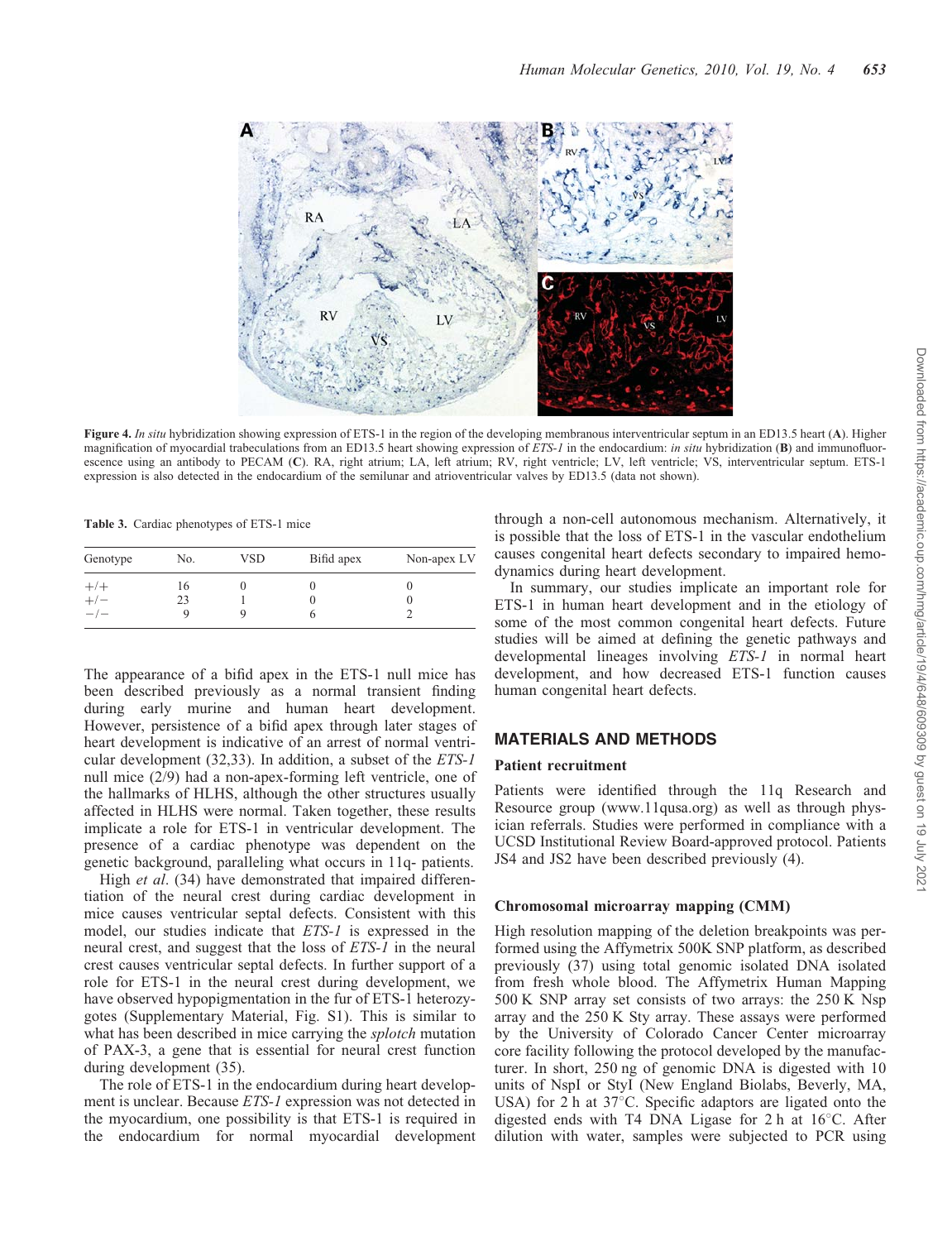

Figure 5. Large membranous ventricular septal defect in ED16.5 ETS $-/-$  embryos, indicated by arrowhead [wild-type is shown in (A) and (B); two mutant hearts are shown in panels (C)–(F)]. RA, right atrium; LA, left atrium; RV, right ventricle; LV, left ventricle; Pu, pulmonary artery; Ao, aorta; VSD, ventricular septal defect.

primers specific to the adaptor sequence with the following amplification parameters:  $95^{\circ}$ C for 3 min (initial denaturation), 95 $\degree$ C for 20 s, 59 $\degree$ C for 15 s, 72 $\degree$ C for 15 s for a total of 35 cycles, followed by  $72^{\circ}$ C for 7 min (final extension). PCR products were purified and fragmented using 0.24 units of DNase I at  $37^{\circ}$ C for 30 min. The fragmented DNA was subsequently end-labeled with biotin using 100 units of terminal deoxynucleotidyl transferase at  $37^{\circ}$ C for 2 h. Labeled DNA was then hybridized onto the corresponding 250 K Mapping Array at  $48^{\circ}$ C for  $16-18$  h at 60 rpm. The hybridized array was washed, stained and scanned according to the manufacturer's instructions. Identification of genomic segments with altered copy number data was performed using hidden Markov models (HMM), as implemented in the software package CNAT4.0 (Affymetrix, Santa Clara, CA, USA). Regions of chromosome 11 that were identified as monosomic were validated using the SNP array genotype data. Whereas the genome-wide heterozygosity rate was 27–28%, heterozygous calls were less common in the monosomic segments (7– 9%). Genomic segments exhibiting loss of heterozygosity (LOH) were identified using HMM, and these regions were

identical to the monosomic segments. These results were compiled and examined in genomic context (NCBI Build 36.1) using the UCSC genome browser.

#### In situ hybridization

In situ hybridization using the whole mount embryos was performed as described previously (38). Embryos were hybridized with digoxigenin-labeled RNA probes. Hybridization was detected with anti-digoxigenin antibody coupled to alkaline phosphatase. The probes used were: forward: 5'-CGG CCG TCG ATC TCA AGC CGA CTC; reverse: 3'-CTG CCA CAG CTG GAT CGG CCC AC.

#### Neural crest cultures

Neural crest cell cultures were isolated as described (38). Briefly, embryos were collected at E8.5 (4 to 10 somites). The portion of neural tube between the otic placode and the third somite was microdissected out, transected and cultured in fibronectin-coated 2-well slide chambers (NUNC,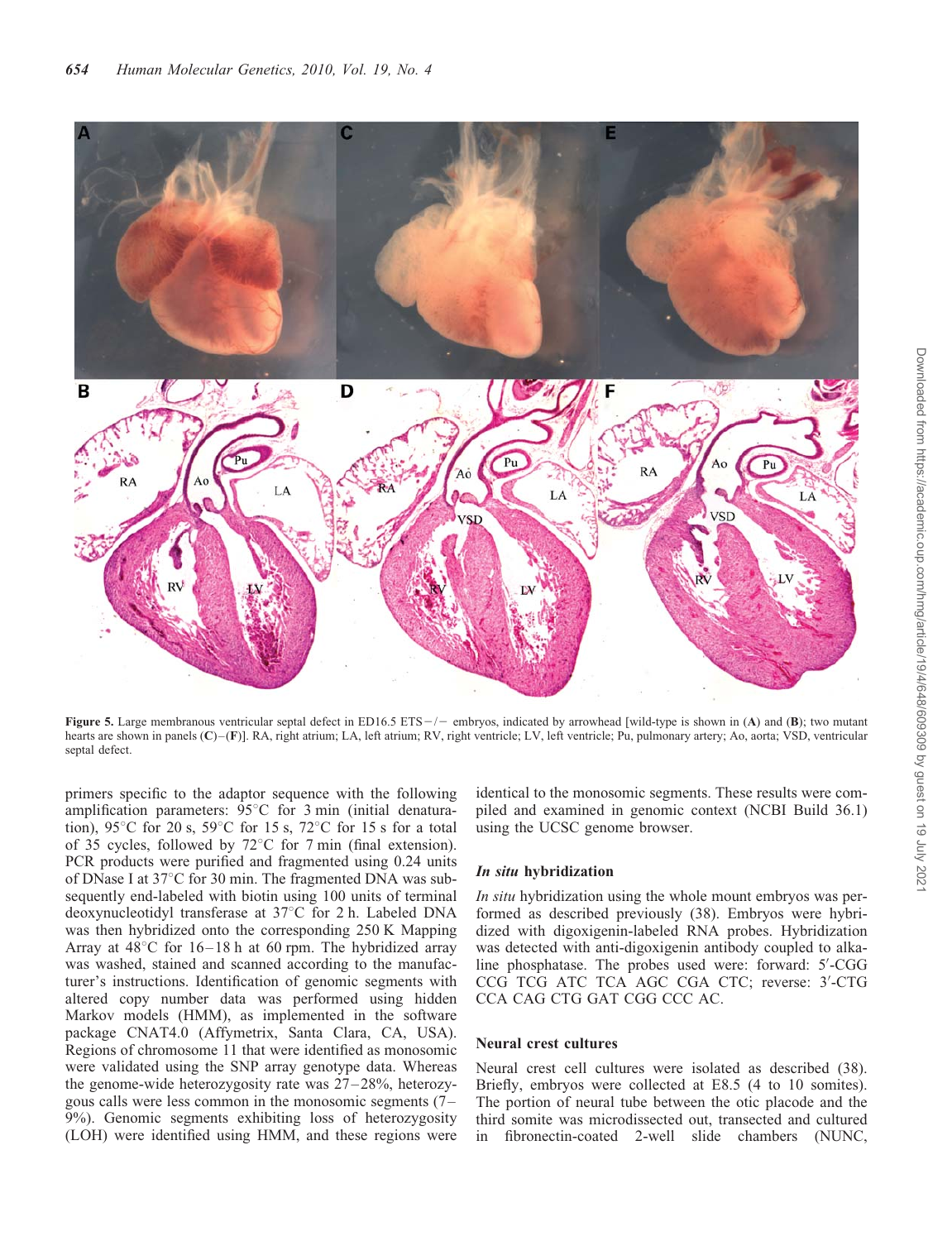$Lab-Tek^{TM}$  Chamber Slide<sup>TM</sup> System) containing high-glucose DME and 10% fetal bovine serum. Cultures were maintained for 48 h at  $37^{\circ}$ C with 5% CO<sub>2</sub>, and then neural tube explant was removed and discarded. Neural crest cell outgrowths attached to the culture were used for immunofluorescence studies.

#### Immunofluorescence studies

Immunofluorescence staining was performed as described (38). Briefly,  $8 \mu m$  cryo-sections were incubated with primary antibodies overnight at  $4^{\circ}$ C. The following primary antibodies were used: PECAM (1:100; Vector laboratories, VP-C344), ETS-1 (1:100; Santa Cruz Biotechnology, sc-350), Sox10 (gift of M. Wegner). After washing with 0.25% TritonX-100 in PBS, sections were incubated with biotinylated secondary (Vector) antibodies for 2 h.

Whole mount PECAM immunohistochemistry staining was performed as described previously (38). A 1:100 dilution of rat antibodies against mouse PECAM (Vector laboratories) in PBS, 1.5% milk and 0.2% triton-100 and a 1:500 dilution of HRP-conjugated affinity purified goat anti-rat IgG antibodies (ZYMED Laboratories) was used for this assay. Color reaction was revealed by peroxidase substrate DAB kit (DAKO). After PECAM staining, hearts or embryos were photographed and analyzed. Some samples were paraffin embedded and sectioned. Sectioned samples were dewaxed, rehydrated and mounted.

#### Characterization of ETS-1 mutant mice

As previously reported, the gene encoding the ETS-1 transcription factor was targeted by replacement of exon 3 and part of exon 4 with a neomycin cassette (10,11). This allele was originally described as a null allele. We subsequently demonstrated that there is splicing around the neomycin cassette to join exon 2 to exon 5 (12). Because exons 2 and 5 are in the same reading frame, the resulting mRNA is translated into a protein product that lacks sequences encoded by exons 3 and 4. Indeed, a small amount (approximately 1–2% of endogenous levels) of an internally deleted ETS-1 protein is detected in thymocyte extracts from mutant mice. The region deleted encodes the pointed domain of ETS-1, which is involved in protein– protein interactions with the Erk kinase and with CBP/p300. These interactions are important for maximal trans-activation of ETS-1 target genes (13,14). Thus, any protein product from the targeted allele is likely to be defective in its trans-activation properties and is most likely a functional null (10). The mice were bred into a C57/B6 genetic background, backcrossed at least 10 generations.

#### Embryo dissection and histological analysis

Females with copulation plugs were considered to be at embryonic development day 0.5 (E0.5) of gestation. Pregnant females were euthanized at different stages of gestation, and embryos were dissected for histological analysis as described previously (38).

## LacZ staining

Wnt1-Cre; ROSA26 LacZ embryos (36) were harvested in cold PBS and fixed for  $1-2 h$  in 4% paraformaldehyde. Embryos were subsequently incubated in beta-galactosidase substrate. For high-resolution analysis of beta-galactosidase activity, embryos were paraffin embedded and sectioned as described previously (38).

## SUPPLEMENTARY MATERIAL

Supplementary Material is available at HMG online.

## ACKNOWLEDGEMENTS

The authors would like to thank Dr Sylvia Evans for her helpful discussions and critical review of the manuscript, as well as all of the 11q- patients and their families for their unwavering support.

Conflict of Interest Statement. The authors have no conflicts of interest.

## FUNDING

This work was supported by NIH KO8 HL070640-03 (P.G.), the State of South Dakota 2010 (M.Y., B.P.), The Carson Foundation (C.C., D.I.), NIH/NHLBI SCCOR P50 HL084923 (C.C., D.I.), NIH/NHLBI R01 HL74094 (E.G.) and by the Children's Heart Institute Fund of Rady Children's Hospital of San Diego.

## **REFERENCES**

- 1. Jacobsen, P., Hauge, M., Henningsen, K., Hobolth, N., Mikkelsen, M. and Philip, J. (1973) An (11;21) translocation in four generations with chromosome 11 abnormalities in the offspring. Hum. Hered., 2, 568–585.
- 2. Penny, L.A., Dell'Aquila, M., Jones, M.C., Bergoffen, J., Cunniff, C., Fryns, J.P., Grace, E., Graham, J.M. Jr, Kousseff, B., Mattina, T. et al. (1995) Clinical and molecular characterization of patients with distal 11q deletions. Am. J. Hum. Genet., 56, 676–683.
- 3. Tunnacliffe, A., Jones, C., Le Paslier, D., Todd, R., Cherif, D., Birdsall, M., Devenish, L., Yousry, C., Cotter, F.E. and James, M.R. (1999) Localization of Jacobsen syndrome breakpoints on a 40Mb. physical map of distal chromosome 11q. Genome Res., 9, 44–52.
- 4. Grossfeld, P.D., Mattina, T., Lai, Z., Favier, R., Jones, K.L., Cotter, F. and Jones, C. (2004) The 11q terminal deletion disorder: a prospective study of 110 cases. Am. J. Med. Genet., 15, 51–61.
- 5. Oikawa, T. and Yamada, T. (2003) Molecular biology of the Ets family of transcription factors. Gene, 16, 11-34 (Review).
- 6. Bartel, F.O., Higuchi, T. and Spyropoulos, D.D. (2000) Mouse models in the study of the Ets family of transcription factors. Oncogene, 19, 6443– 6454.
- 7. Remy, P. and Baltzinger, M. (2000) The Ets-transcription factor family in embryonic development: lessons from the amphibian and bird. Oncogene, 19, 6417–6431.
- 8. Bories, J.C., Willerford, D.M., Grévin, D., Davidson, L., Camus, A., Martin, P., Stéhelin, D. and Alt, F.W. (1995) Increased T-cell apoptosis and terminal B-cell differentiation induced by inactivation of the Ets-1 proto-oncogene. Nature, 377, 635–638.
- 9. Eyquem, S., Chemin, K., Fasseu, M. and Bories, J.C. (2004) The Ets-1 transcription factor is required for complete pre-T cell receptor function and allelic exclusion at the T cell receptor beta locus. Proc. Natl Acad. Sci. USA, 101, 15712–15717.